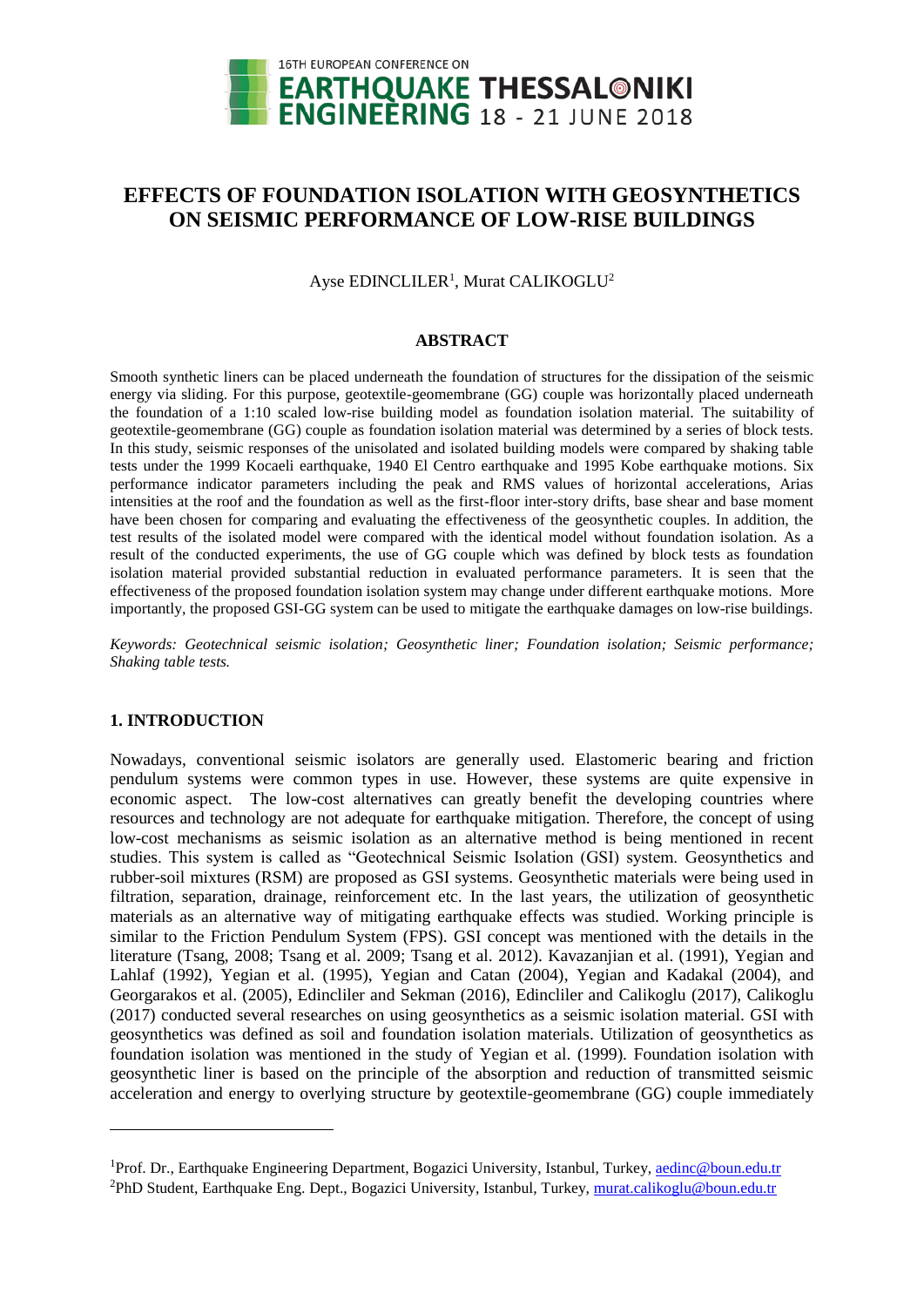underneath the foundation of the building. Yegian et al. (1999) studied this concept on single story building. In another study, this concept was improved and a new model was created by the placement of nonwoven synthetic materials underneath the foundation of the building (Yegian and Kadakal 2004). This feature is distinctive from conventional systems, which are based on isolation at certain discrete supporting points. For this reason, this system was called as "Distributed seismic isolation system". The proposed GSI system with geosynthetics can transmit lower levels of earthquake motion to the superstructure via sliding. Geosynthetics can be used for "soil isolation" and "foundation isolation" systems. This study focused on foundation isolation with geosynthetics. The aim of this study is to determine the effectiveness of the GG couple placed under the foundation of the three story building model. The effects of earthquake motions on seismic response were evaluated.

#### **2. MATERIALS AND METHODS**

In order to evaluate the behavior of geotechnical applications under earthquake excitations, soil containers representing site conditions in a laboratory environment needed. Production and design of the containers are quite important to obtain accurate results from seismic performance tests. After design of the laminar box, a series of performance tests were performed before starting to the tests. Performance tests are composed of inertia, friction, membrane and boundary condition tests. In this study, the developed laminar box in the previous studies (Sekman 2016; Goztepe 2016) was used. The performance tests of laminar box was repeated before starting to shaking table experiments. After successful results were obtained, laminar box was fixed on the shaking table. As sandy soil deposit, Silivri sand having a unit weight of 16.5 kN/m<sup>3</sup> was used and soil classification was determined as SP (poorly graded sand). Sandy soil was added gradually and compacted inside the laminar box. Structural properties of the building model was scaled. A 1/10 scaled building model was created in accordance with the scaling law of Iai (1989). Scaling parameters was illustrated in Table 1. A 1/10 scaled three story building model is shown in Figure 1. The developed shake table test set-up makes possible to evaluate the soil-structure interaction under earthquake motions.

|                  | <b>Scaling Factors</b> |                                                       |  |  |
|------------------|------------------------|-------------------------------------------------------|--|--|
| <b>Parameter</b> | <b>Prototype/Model</b> | <b>Scaling Factor for 1/10</b><br><b>Scaled Tests</b> |  |  |
| Length           |                        | 1/10                                                  |  |  |
| Time             | $\sqrt{L}$             | $1/\sqrt{10}$                                         |  |  |
| <b>Mass</b>      | $L^2$                  | 1/100                                                 |  |  |
| Displacement     | L                      | 1/10                                                  |  |  |
| Acceleration     | 1                      | 1/1                                                   |  |  |
| <b>Stress</b>    | 1                      | 1/1                                                   |  |  |
| Strain           | 1                      | 1/1                                                   |  |  |
| Force            | $L^2$                  | 1/100                                                 |  |  |

Table 1. Scaling parameters given by Iai (1989) and corresponding values in this study.

Two different models, unisolated and foundation isolated models, were studied. For unisolated model, the low rise building model was directly placed on the foundation soil. For the foundation isolated model, the first step is to select the suitable G-G couple. The selection of proper geosynthetic couple as GSI material was done via series of block test results (Sekman 2016). GG couple was placed as a straight liner (SL) having a width of 2B. The main principle of the proposed GSI system is to mitigate seismic effects exerted on the building by transformation of earthquake motion to shear displacements via geosynthetic liner underneath the foundation. Geosynthetic layer is composed of two parts that are 190  $gr/m<sup>3</sup>$  nonwoven geotextile (Typar DuPont SF56) on the top and 1 mm thick PTFE geomembrane on the bottom. After placement of GG couple, the building model was placed (Case 1).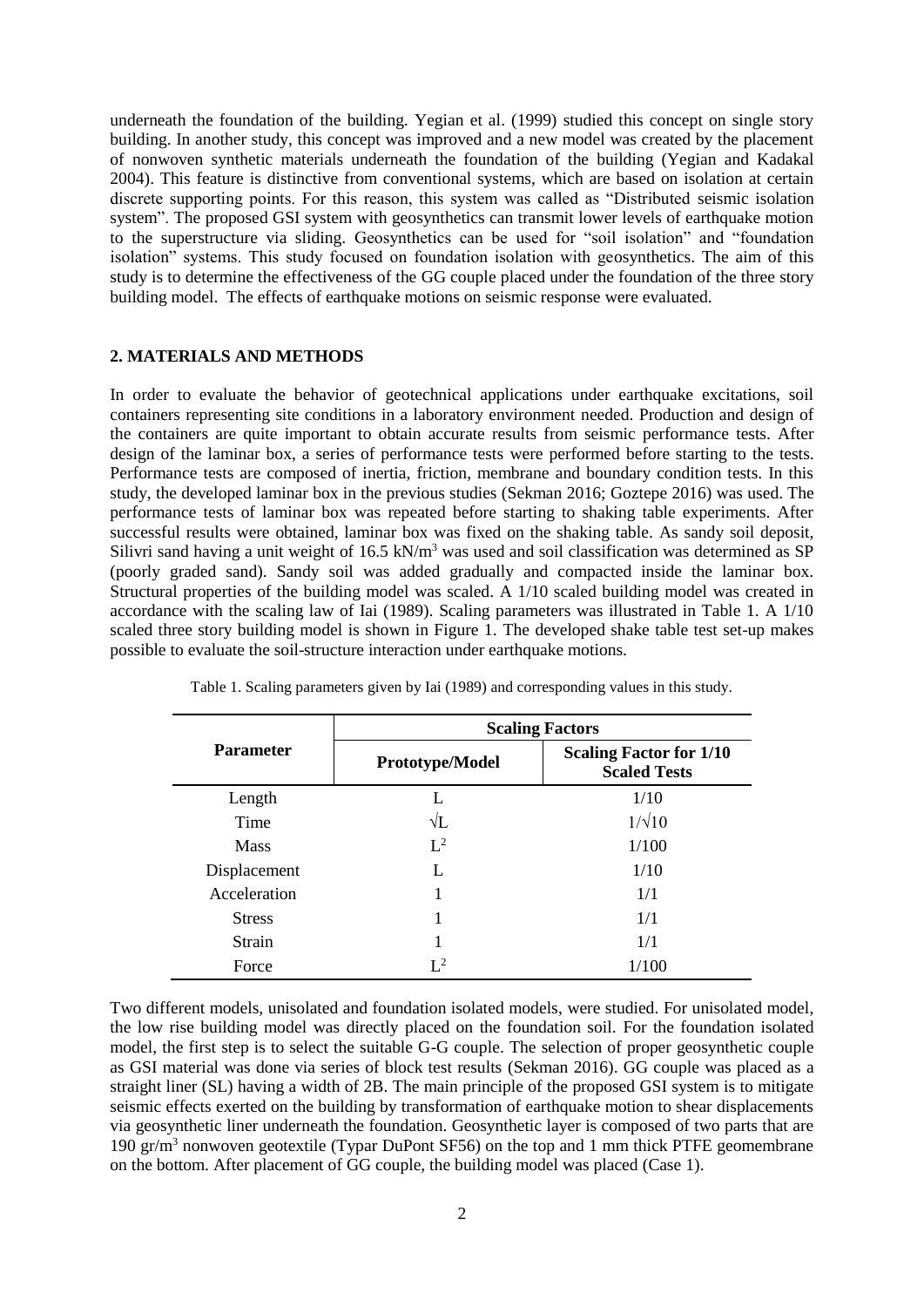

Figure 1. A 1/10 scaled 3-story building model.

# *2.1 Instrumentation*

To measure the acceleration response, three accelerometers having a capacity of  $\pm 20g$  were placed at each floor. In order to measure story displacements, three displacement sensors having a range of 1.2m were placed. Sensors were arranged at the middle of each floor in front of the building model. Typical experimental setup scheme is shown in the Figure 2.



Figure 2. Experimental setup

In this study, the effects of the placement of a geosynthetic liner (geotextile-geomembrane (GG) couple) underneath the foundation of a building were evaluated. As a result of shaking table experiments, seismic response of unisolated and isolated building models were compared for three destructive earthquakes.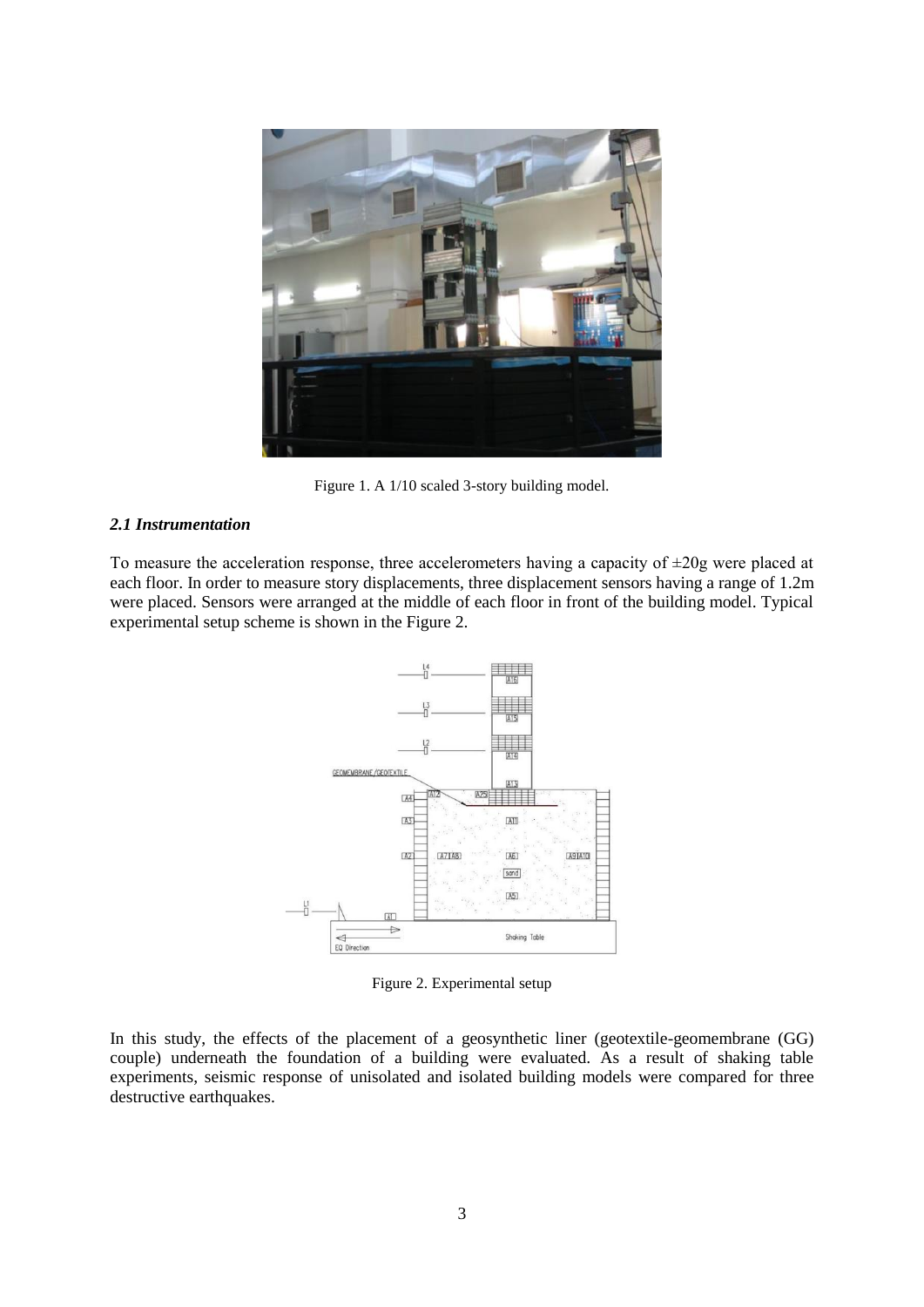### *2.2 Seismic Input Preparation*

As input ground motion, three destructive earthquakes were selected. The 1999 Kocaeli earthquake, the 1940 El Centro earthquake and the 1995 Kobe earthquake records (Table 2). The selected earthquakes were scaled and applied to the shaking table (Figure 3).

Table 2. Information about the input motions (PEER).

| <b>Name</b> | Date       | <b>Station</b>  | <b>Magnitude</b> | $\textbf{PGA}(\textbf{g})$ | <b>PGV</b> (cm/sec) | $PGD$ (cm) |
|-------------|------------|-----------------|------------------|----------------------------|---------------------|------------|
| Kocaeli     | 17.08.1999 | <b>Izmit</b>    | 7.51             | 0.22                       | 27.02               | 14.51      |
| El Centro   | 19.08.1940 | Imperial Valley | 6.95             | 0.31                       | 31.74               | 18.01      |
| Kobe        | 15.01.1995 | <b>KJMA</b>     | 6.90             | 0.82                       | 77.83               | 18.87      |



Figure 3. Scaled input motions (a) Kocaeli earthquake, (b) Kobe earthquake, (c) El Centro earthquake

### **3. SHAKING TABLE EXPERIMENTS**

Six performance indicator parameters including the peak and RMS values of horizontal accelerations, Arias intensities at the roof and the foundation as well as the first-floor inter-story drifts, base shear and base moment have been chosen for comparing and evaluating the effectiveness of the geosynthetic couples. In addition, the test results of the isolated model were compared with the identical model without foundation isolation. The results of shake table tests under three different destructive earthquake motions are summarized as follows.

## *3.1. Seismic Response under Kocaeli Earthquake Motion*

Maximum reduction in acceleration response was observed at the second floor as 48.82% in RMS, and 26.64% in peak value. Large amount of reduction in story drift was observed in the results. Maximum reduction was observed at top story as 98.98% in RMS value and 80.86% in peak value. Maximum reduction in Arias intensity appeared at the second floor as 38.36%. Moreover, 32.11% reduction was measured at the first floor in peak spectral acceleration. Comparative results can be seen in Figure 4. A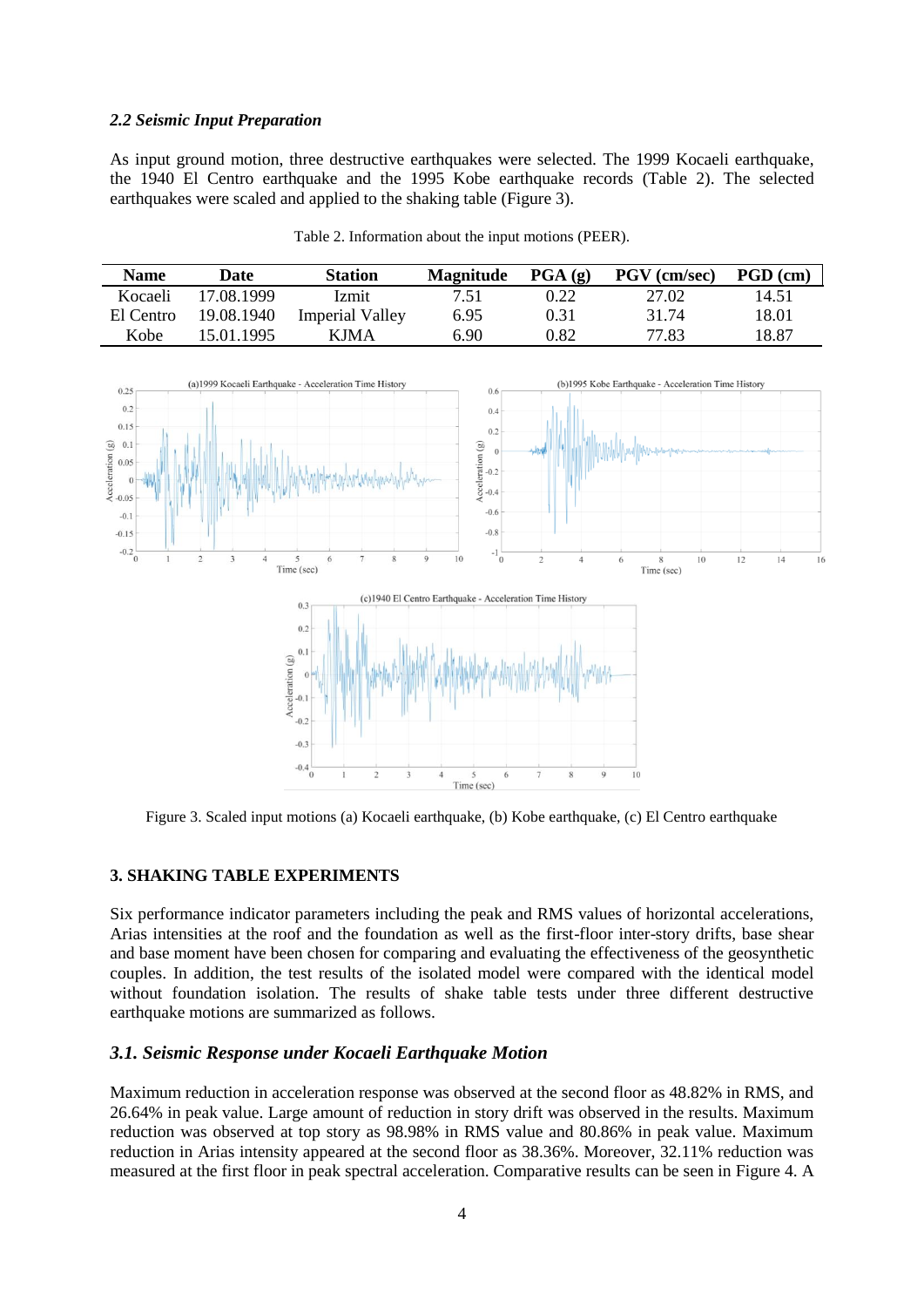

little bit period shift was observed at the top floor with an increasing factor of 1.07. Great reduction percentages were obtained in base shear and base moment, especially in RMS values as about 47%.

Figure 4. (a) Foundation acceleration response, (b) Top floor acceleration response, (c) First floor drift response, (d) % Reduction of isolated case, (e) % Reduction of Arias intensity, (f) % Reduction of base shear and base moment under Kocaeli Earthquake

# *3.2. Seismic Response under Kobe Earthquake*

Maximum reduction in acceleration response was observed at the second floor as 9.5% in peak value, and at the first floor as 26.04% in RMS value. At the second floor, maximum reduction was obtained as 66.59% in story drift. On the other hand, the first story was exposed to maximum reduction in Arias intensity as 25.9 %. Moreover, the second floor showed reduction in peak spectral acceleration as 38.54%. The results can be seen in Figure 5. Almost 10 times greater fundamental period was observed in isolated case with an increasing factor of 10.95 when compared to unisolated case. Furthermore, larger reduction values were obtained in base shear and base moment in RMS values as about 22% when compared to peak values that were 2.85% for base shear and 6.40% for base moment.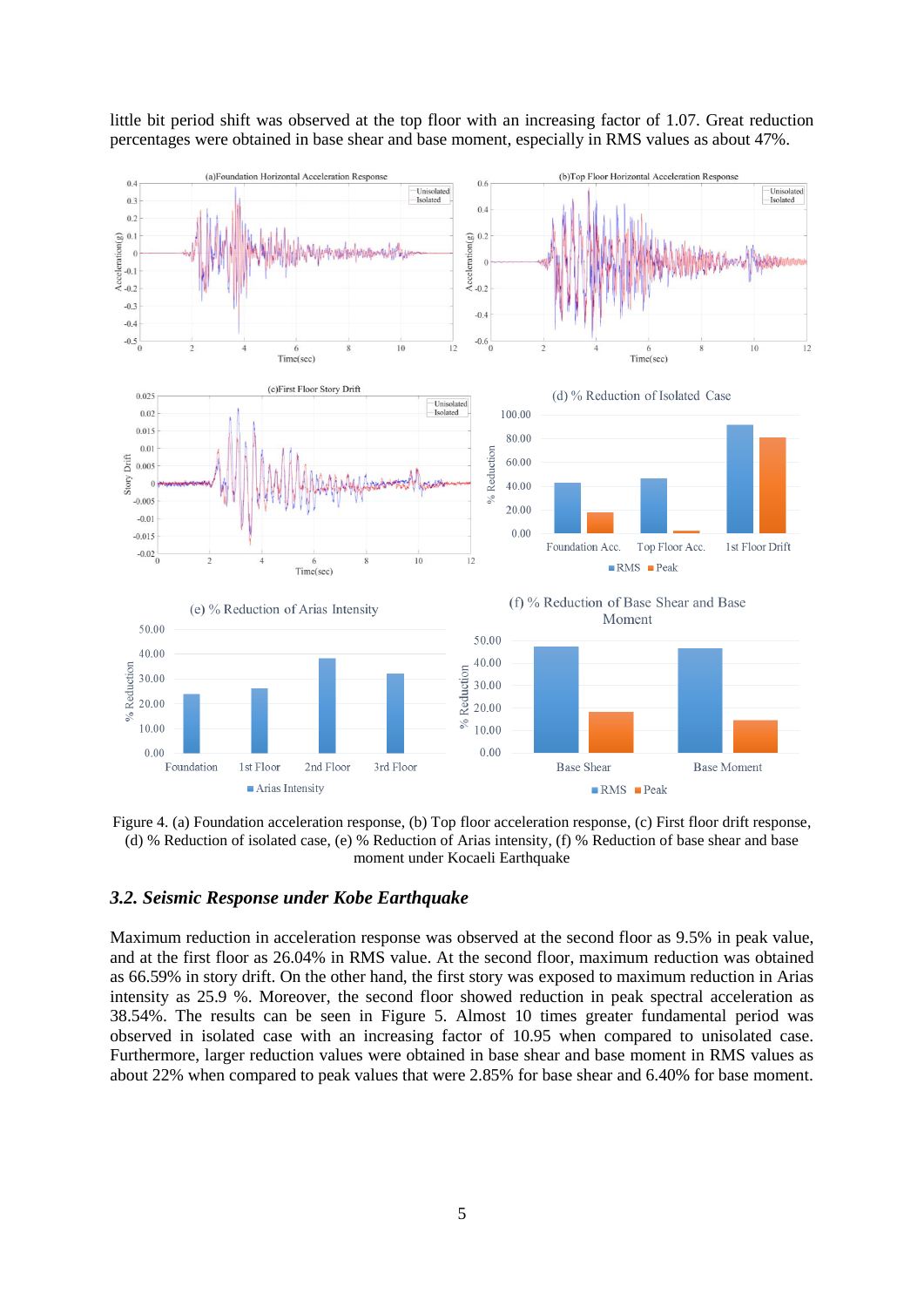

Figure 5. (a) Foundation acceleration response, (b) Top floor acceleration response, (c) First floor drift response, (d) % Reduction of isolated case, (e) % Reduction of Arias intensity, (f) % Reduction of base shear and base moment under Kobe Earthquake.

# *3.3. Seismic Response under El Centro Earthquake*

Maximum reduction in horizontal acceleration response was observed at the second floor as 32.59% in RMS value and 25.54% in peak value. At the first story, maximum reduction in story drift was measured as 95.11% which means enormous reduction in occurrence of soft story phenomenon. Similarly, second floor was exposed to maximum reduction in Arias intensity and peak spectral acceleration as 40.46% and 23.50%, respectively. Finalized results were tabulated and graphed in Figure 6. Maximum period shifting was observed at the second floor with a factor of 7.47. Moreover, larger reduction values in base moment and base shear was observed in RMS values. However, about 15% increase in base shear value was obtained in peak value.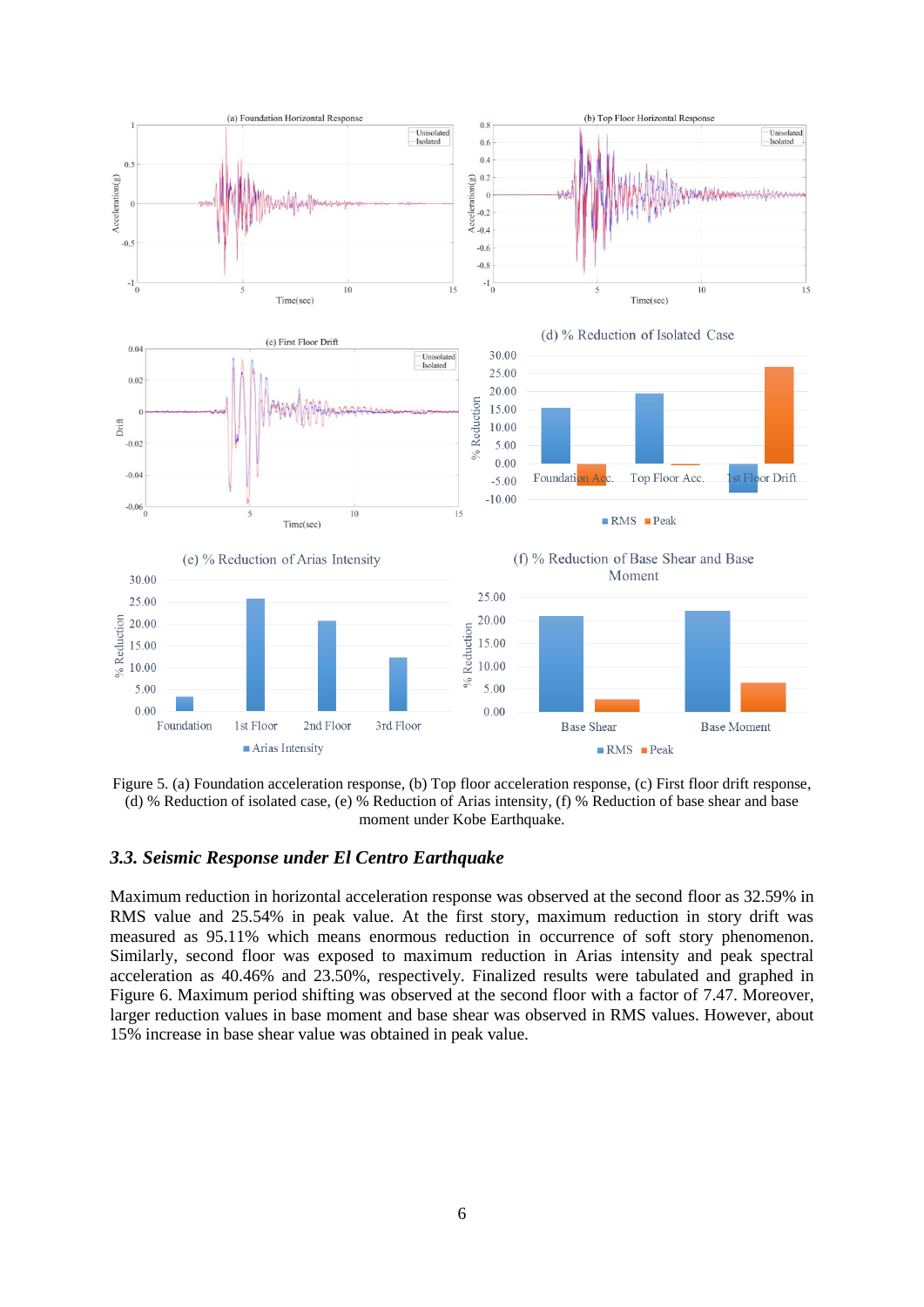

Figure 6. (a) Foundation acceleration response, (b) Top floor acceleration response, (c) First floor drift response, (d) % Reduction of isolated case, (e) % Reduction of Arias intensity, (f) % Reduction of base shear and base moment under El Centro Earthquake.

### **4. DISCUSSION OF TEST TESULTS**

In order to compare the isolated building models, horizontal acceleration, story drifts, Arias intensity, peak spectral acceleration, base shear and base moment values were investigated in terms of evaluation of seismic performance. Acceleration and story drift values were given as peak and RMS (Root-Mean-Square). Reduction values under Kocaeli, El Centro and Kobe earthquakes were determined. Comparison among isolated building models under these three earthquakes were given in the Table 3. Reductions in acceleration, story drift and peak spectral acceleration values under three earthquakes are given in Figure 7. In addition, reductions in another performance indicators as Arias intensity, base shear and base moment values under three earthquakes are given in Figure 8.

As a result of shaking table experiments, maximum reduction in acceleration was observed at the second floor under all the earthquakes. The most reduction was observed under Kocaeli earthquake as 49% for RMS, and 27% for peak values. Maximum reduction in story drift was observed at the first story for all given ground motions. In peak response, G-G couple worked more properly under El Centro with a reduction of 95% whereas a 92% reduction was observed under Kocaeli earthquake in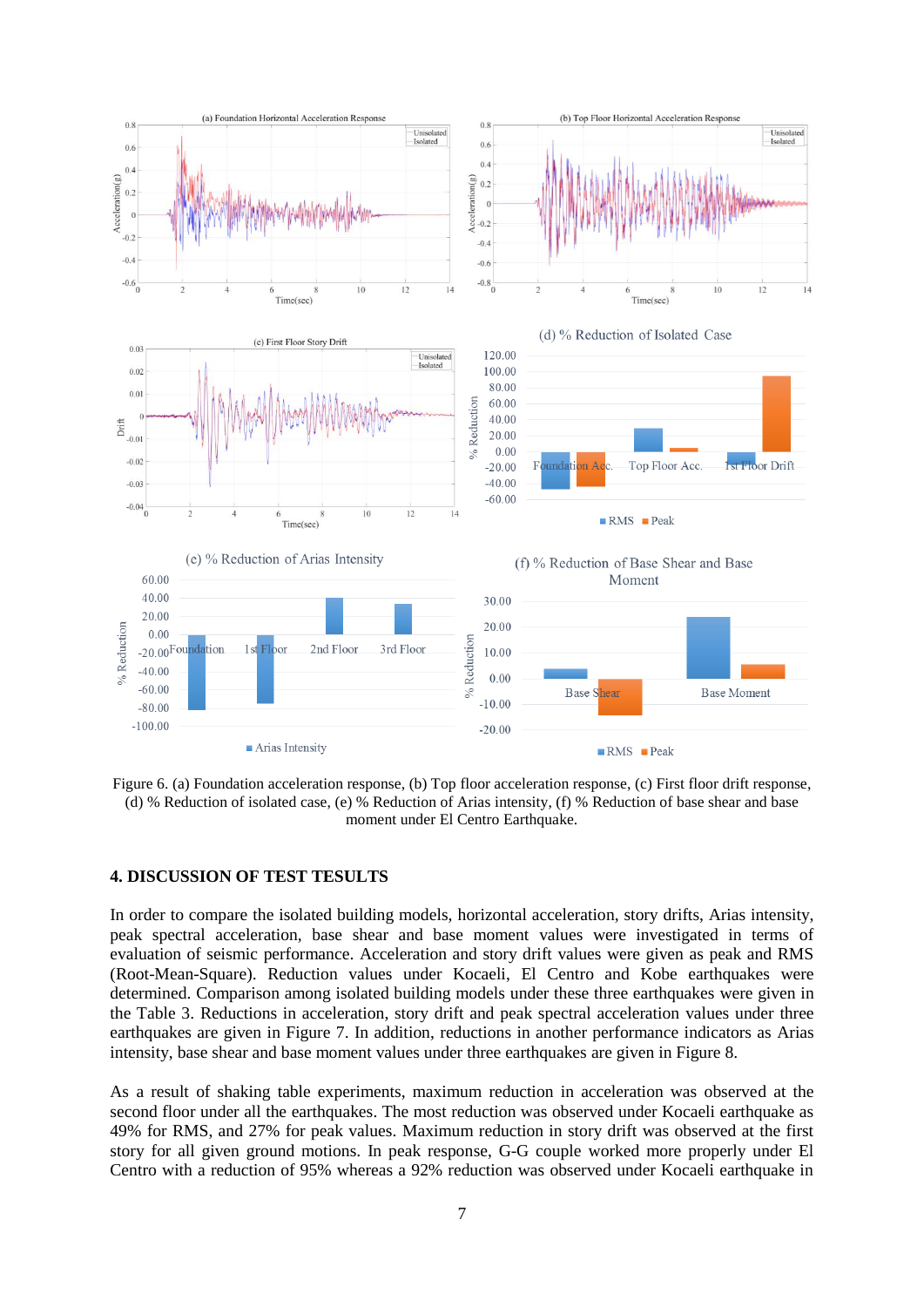RMS value. Besides, Arias intensity was attenuated mostly at the second floor with a maximum reduction percentage of 40% under El Centro earthquake. Results under Kocaeli and El Centro earthquakes were similar to each other for Arias intensity at second floor. Peak spectral acceleration was mostly reduced at the second floor in overall. On the other hand, maximum reduction was observed as 39% under Kobe earthquake at second floor. Reduction in base shear and base moments were similar to each other under Kocaeli and Kobe earthquakes. A 47% reduction and a 22% reduction in base shear and base moment values were obtained under Kocaeli and Kobe earthquakes, respectively. In contrast to Kocaeli and Kobe earthquake motions, maximum reduction in base moment and base shear was observed as 24% and 4% for RMS value, respectively. Briefly, the proposed GSI system provided an important reduction in all performance parameters. Obtained results for each floor were shown in Table 3.

| <b>REDUCTION VALUES (%)</b>                         |                                |       |            |       |            |        |            |                  |  |  |
|-----------------------------------------------------|--------------------------------|-------|------------|-------|------------|--------|------------|------------------|--|--|
| Earthquakes                                         | Foundation                     |       | 1st Floor  |       | 2nd Floor  |        | 3rd Floor  |                  |  |  |
|                                                     | <b>RMS</b>                     | Peak  | <b>RMS</b> | Peak  | <b>RMS</b> | Peak   | <b>RMS</b> | Peak             |  |  |
| Horizontal Acceleration (g)                         |                                |       |            |       |            |        |            |                  |  |  |
| Kocaeli                                             | 43                             | 18    | 44         | 21    | 49         | 27     | 47         | 3                |  |  |
| El Centro                                           | -47                            | $-43$ | $-16$      | $-42$ | 33         | 26     | 29         | 5                |  |  |
| Kobe                                                | 15                             | -6    | 26         | 9     | 23         | 10     | 20         | $\boldsymbol{0}$ |  |  |
| <b>Horizontal Story Drift</b>                       |                                |       |            |       |            |        |            |                  |  |  |
| Kocaeli                                             |                                |       | 92         | 81    | 15         | $-95$  | 99         | 45               |  |  |
| El Centro                                           |                                |       | $-16$      | 95    | 38         | $-105$ | 4          | 1                |  |  |
| Kobe                                                |                                |       | $-8$       | 27    | $-43$      | 67     | $-5$       | $-25$            |  |  |
|                                                     | <b>Arias Intensity (g-sec)</b> |       |            |       |            |        |            |                  |  |  |
| Kocaeli                                             | 24                             |       | 26         |       | 38         |        | 32         |                  |  |  |
| El Centro                                           | $-82$                          |       | $-75$      |       | 40         |        | 34         |                  |  |  |
| Kobe                                                | 3                              |       | 26         |       | 21         |        | 12         |                  |  |  |
| <b>Peak Spectral Acceleration (g)</b>               |                                |       |            |       |            |        |            |                  |  |  |
| Kocaeli                                             | 4                              |       | 32         |       | 28         |        | 18         |                  |  |  |
| El Centro                                           | $-31$                          |       | 12         |       | 24         |        | 10         |                  |  |  |
| Kobe                                                | $-14$                          |       | 35         |       | 39         |        | 3          |                  |  |  |
| <b>Base Moment (kN-m)</b><br><b>Base Shear (kN)</b> |                                |       |            |       |            |        |            |                  |  |  |
|                                                     | <b>RMS</b>                     |       | Peak       |       | <b>RMS</b> |        | Peak       |                  |  |  |
| Kocaeli                                             | 47                             |       | 18         |       | 47         |        | 14         |                  |  |  |
| El Centro                                           | 4                              |       | $-14$      |       | 24         |        | 6          |                  |  |  |
| Kobe                                                | 21                             |       | 3          |       | 22         |        | 6          |                  |  |  |

Table 3. Comparative results of shaking table experiments.



Figure 7. Reductions in acceleration, story drift and peak spectral acceleration values under three earthquakes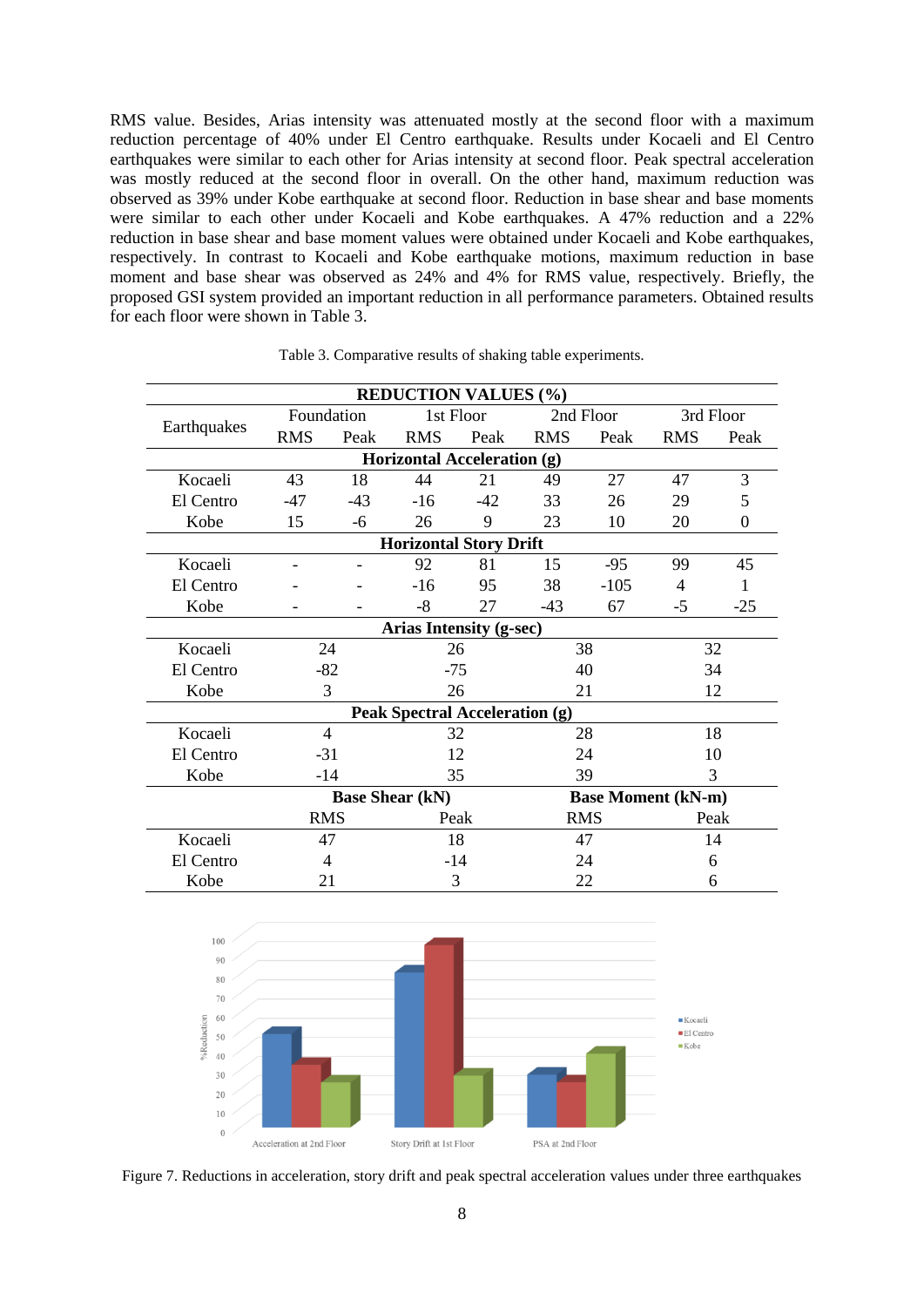

Figure 8. Reductions in Arias intensity, base shear and base moment values under three earthquakes

# **5. RESULTS AND CONCLUSIONS**

In this study, the effects of geosynthetic couples placed as a straight liner underneath the foundation of building on the seismic performance of the scaled low-rise building model were evaluated. The obtained results were summarized as follows:

- Spectral accelerations were minimized up to 39%. It means damping of the system increased in the presence of the straight liner.
- Under Kocaeli earthquake, accelerations exerted on the building were decreased with a reduction percentage of 27% in peak value and 49% in RMS value at the second floor.
- The maximum reduction was observed in story drifts up to 95% at the first floor. It means soft story phenomenon was mitigated substantially.
- Except story drift, other three performance parameters were mostly deamplified at the second floor.
- Straight liner worked more efficiently under the Kocaeli earthquake when compared to the other earthquakes.
- When looked into overall results, the straight liner provided more efficiency under Kocaeli earthquake rather than El Centro and Kobe earthquakes in all performance parameters. However, the straight liner provided more promising results in reducing spectral acceleration values under Kobe earthquake motion.
- Depending on the earthquake motions, the effectiveness of the proposed foundation isolation system changed.
- In general, the straight liner improved the seismic performance of the low rise building model.

As a result of shaking table experiments, it can be obviously seen that utilization of geosynthetics in mitigation of earthquake hazards is beneficial. Moreover, this proposed system can be a good alternative for the developing countries. These results are obtained for the defined distinctive geotextile-geomembrane (GG) couples by the block tests as a GSI material under the selected earthquake motions. Shaking table tests demonstrated that GG couples may be a suitable and affordable foundation isolation material. For future studies, the effects of new parameters as a number of storey, width of the building, earthquake characteristics, GG type and properties on the seismic performance of a low-rise building model are need to be investigated.